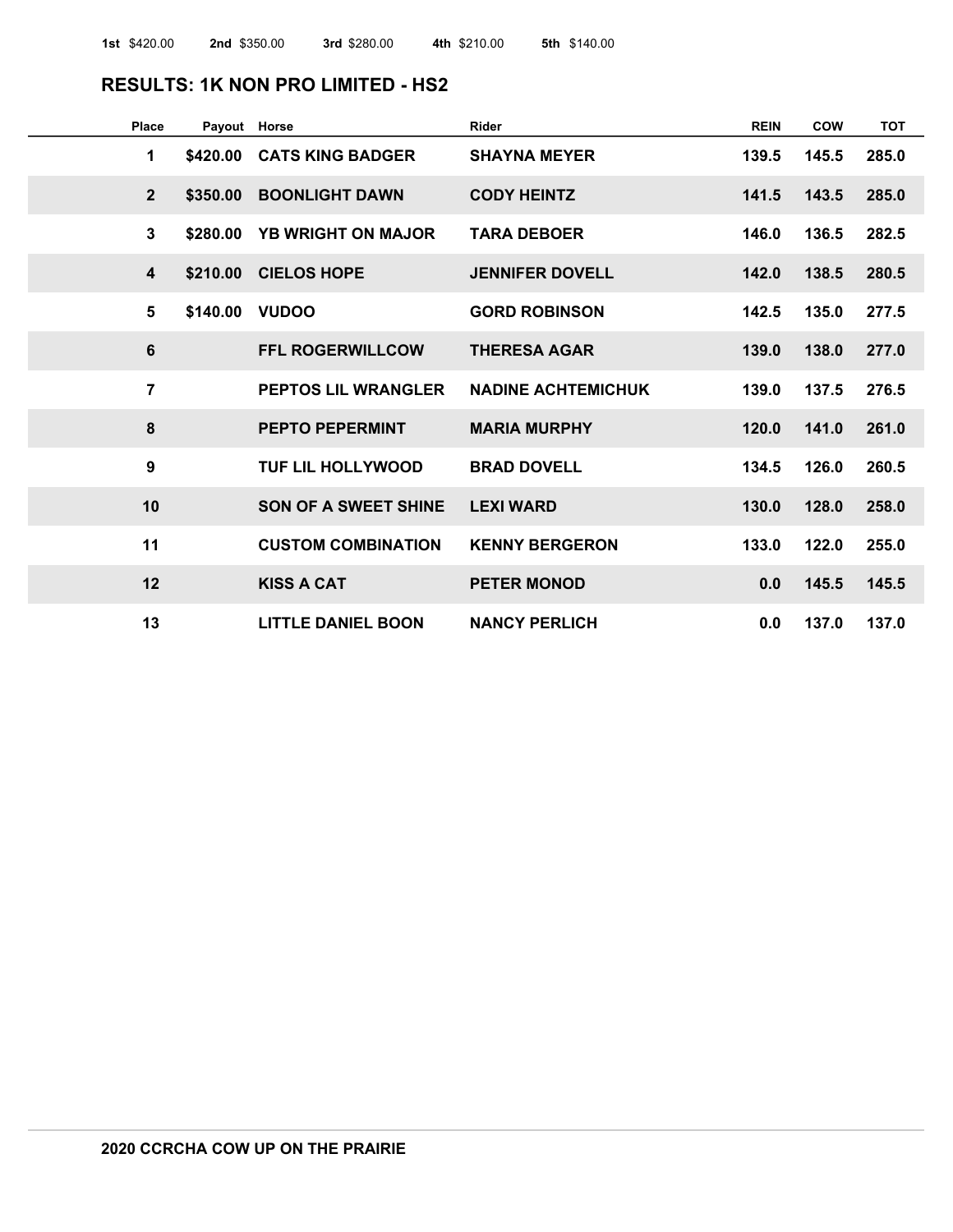#### **RESULTS: 5K NON PRO LIMITED - HS2**

| <b>Place</b>            | Payout Horse |                                 | Rider                  | <b>REIN</b> | COW   | <b>TOT</b> |
|-------------------------|--------------|---------------------------------|------------------------|-------------|-------|------------|
| 1                       | \$330.00     | UNOS BOOM BOOM CHEX JILL HARVIE |                        | 140.0       | 142.0 | 282.0      |
| $2^{\circ}$             | \$275,00     | <b>YB WRIGHT ON MAJOR</b>       | <b>TARA DEBOER</b>     | 145.0       | 137.0 | 282.0      |
| 3                       | \$220.00     | CHOCOLATE WONT LENA COREY DAVIS |                        | 142.0       | 138.0 | 280.0      |
| $\overline{\mathbf{4}}$ |              | \$165.00 CATS KING BADGER       | <b>SHAYNA MEYER</b>    | 134.0       | 143.5 | 277.5      |
| T<br>5                  | \$55.00      | <b>JUST ENOUGH SHINE</b>        | <b>LISA ALLEN</b>      | 137.0       | 137.0 | 274.0      |
| T.<br>5                 | \$55.00      | <b>JOHNNY CASH FLO</b>          | <b>JO-ANN MILLER</b>   | 134.0       | 140.0 | 274.0      |
| $\overline{7}$          |              | <b>LIGHTNING HITS TWICE</b>     | <b>MEGAN RUSNACK</b>   | 127.5       | 139.0 | 266.5      |
| 8                       |              | <b>WHIZNCHICNSTARLIGHT</b>      | <b>BRIANA GOUCHER</b>  | 130.5       | 135.5 | 266.0      |
| 9                       |              | <b>CUSTOM COMBINATION</b>       | <b>KENNY BERGERON</b>  | 130.5       | 0.0   | 130.5      |
| 10                      |              | <b>CIELOS HOPE</b>              | <b>JENNIFER DOVELL</b> | 0.0         | 126.0 | 126.0      |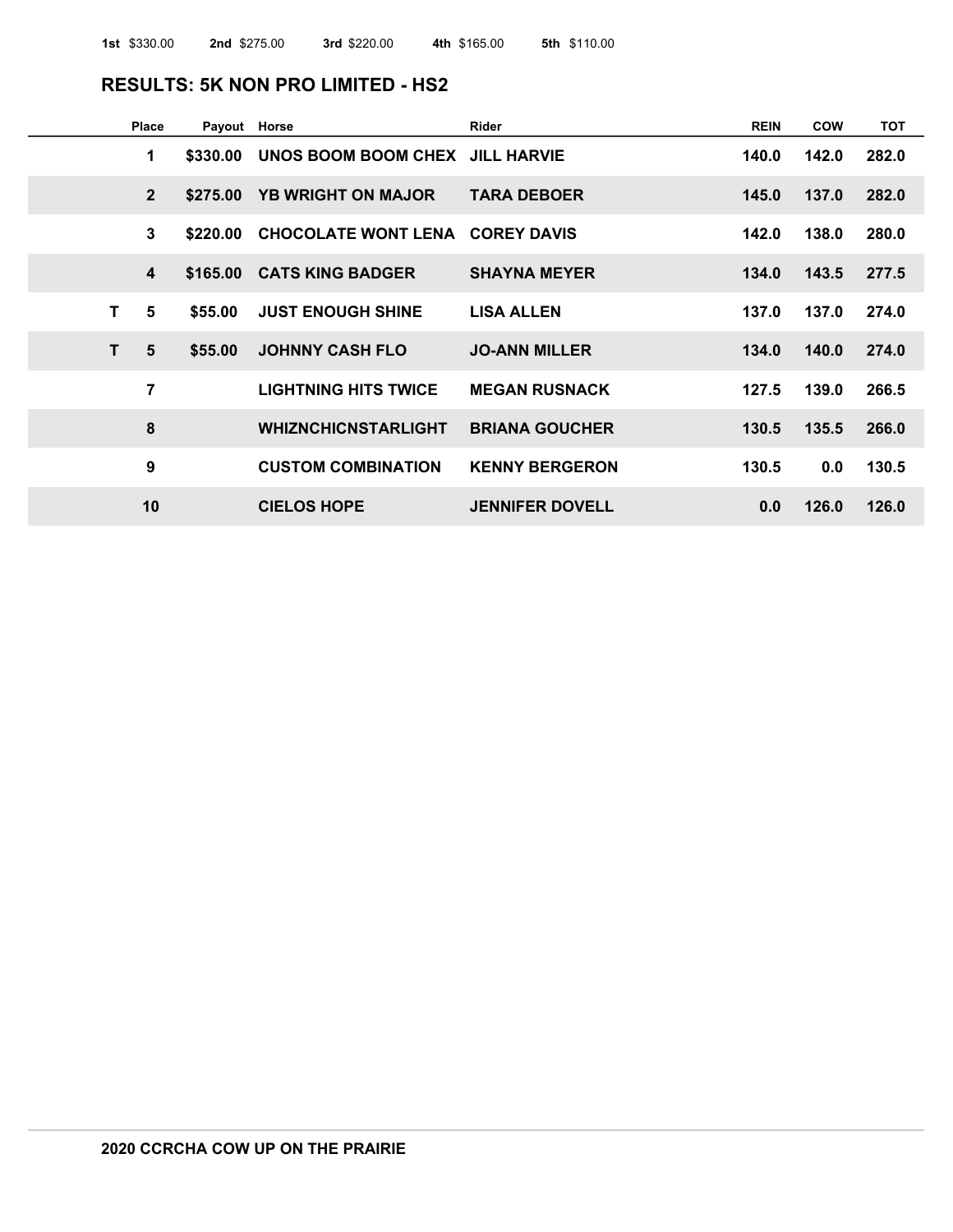#### **RESULTS: BEGINNING FENCE WORK - HS2**

| Place | Payout Horse |                                          | <b>Rider</b> | <b>REIN</b> | COW   | тот   |
|-------|--------------|------------------------------------------|--------------|-------------|-------|-------|
|       |              | \$200.00 UNOS BOOM BOOM CHEX JILL HARVIE |              | 140.0       | 135.5 | 275.5 |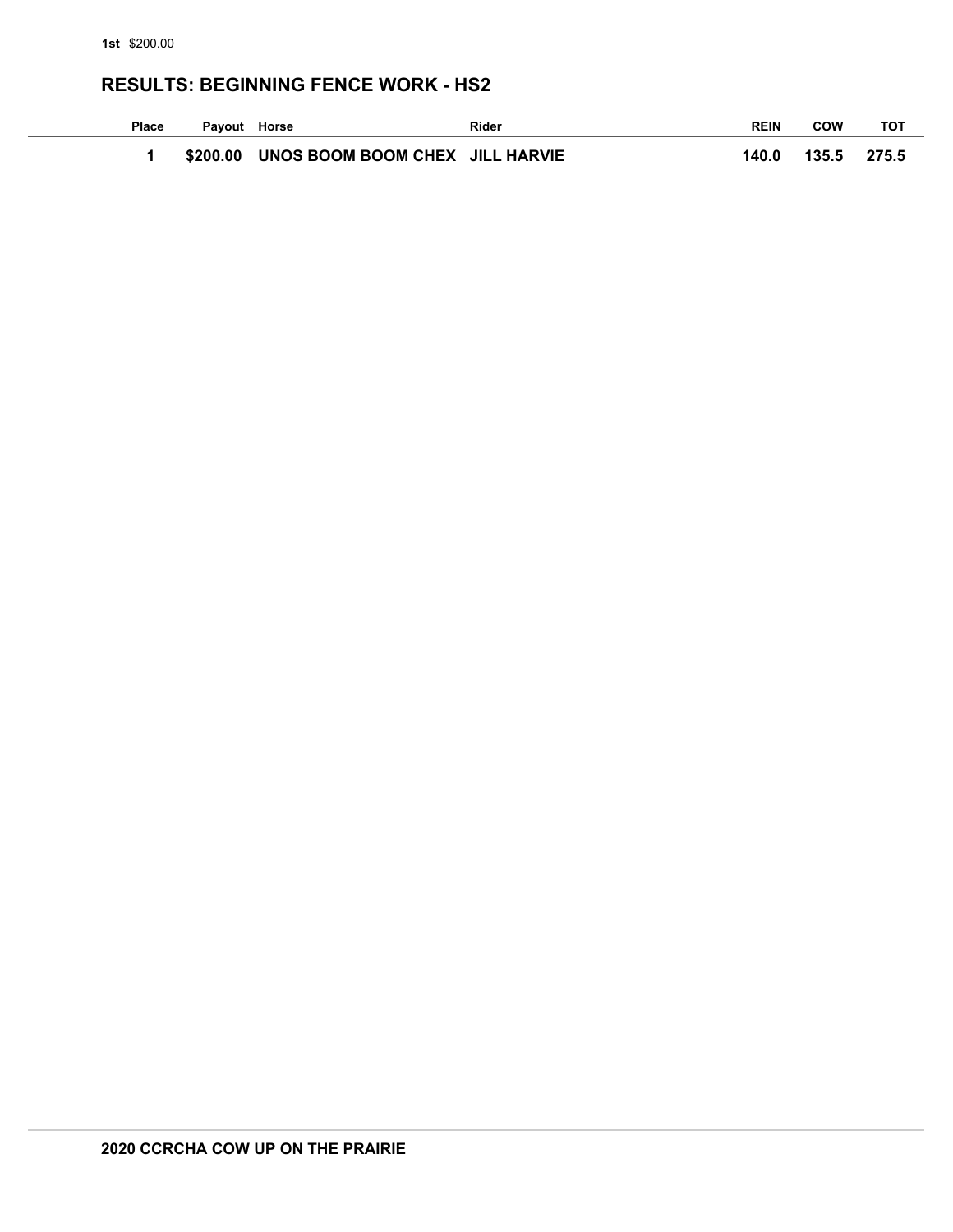#### **RESULTS: INTERMEDIATE NP BRIDLE - HS2**

| Place        | Payout Horse |                             | <b>Rider</b>             | <b>REIN</b> | <b>COW</b> | <b>TOT</b>   |
|--------------|--------------|-----------------------------|--------------------------|-------------|------------|--------------|
| 1            | \$300.00     | <b>CR TUFFS MAGIC TONIC</b> | <b>DOUGLAS MCDANIEL</b>  | 147.0       | 148.0      | 295.0        |
| $\mathbf{2}$ | \$180,00     | <b>WRIGHT ON RYDER</b>      | <b>JOCELYN BROCHU</b>    | 144.5       | 145.5      | <b>290.0</b> |
| 3            | \$120.00     | <b>COASTING THE STARS</b>   | <b>FARRAH ROBERTS</b>    | 144.0       | 144.5      | 288.5        |
| 4            |              | <b>PURE LATIGO</b>          | <b>JONATHAN MORRISON</b> | 137.5       | 136.5      | 274.0        |
| 5            |              | <b>HOT WIRED HICKORY</b>    | <b>DONNA SHAPKA</b>      | 135.5       | 137.5      | 273.0        |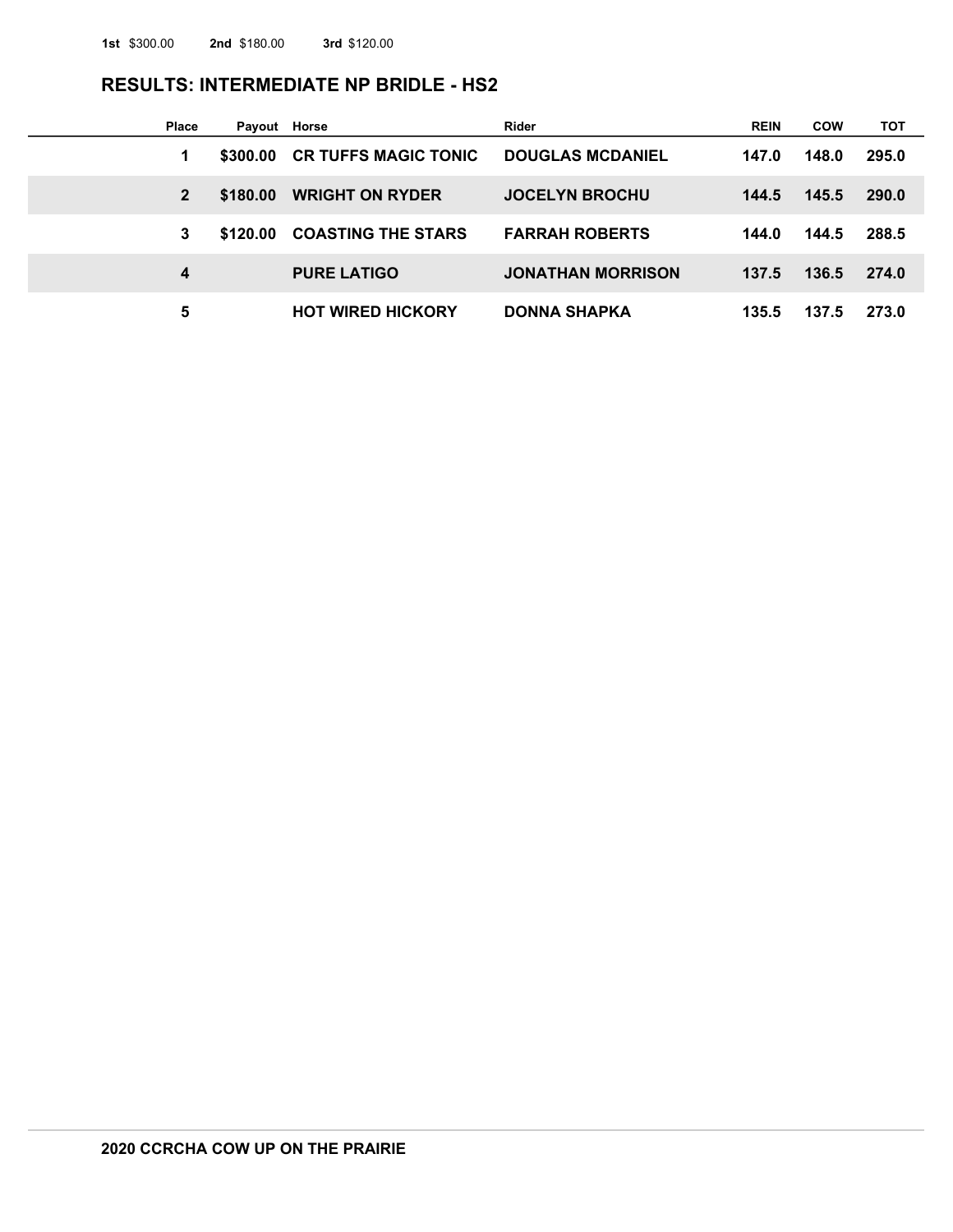# **RESULTS: LTD. OPEN BRIDLE - HS2**

| <b>Place</b> | Payout Horse |                              | Rider                 | <b>REIN</b> | <b>COW</b> | тот   |
|--------------|--------------|------------------------------|-----------------------|-------------|------------|-------|
|              |              | \$320.00 CHICS MADE ME DO IT | <b>MELODY ANDREWS</b> | 143.5       | 141.0      | 284.5 |
| 2            |              | <b>SKEETS HICKORY MISS</b>   | <b>ANNET RIBLING</b>  | 133.0       | 128.5      | 261.5 |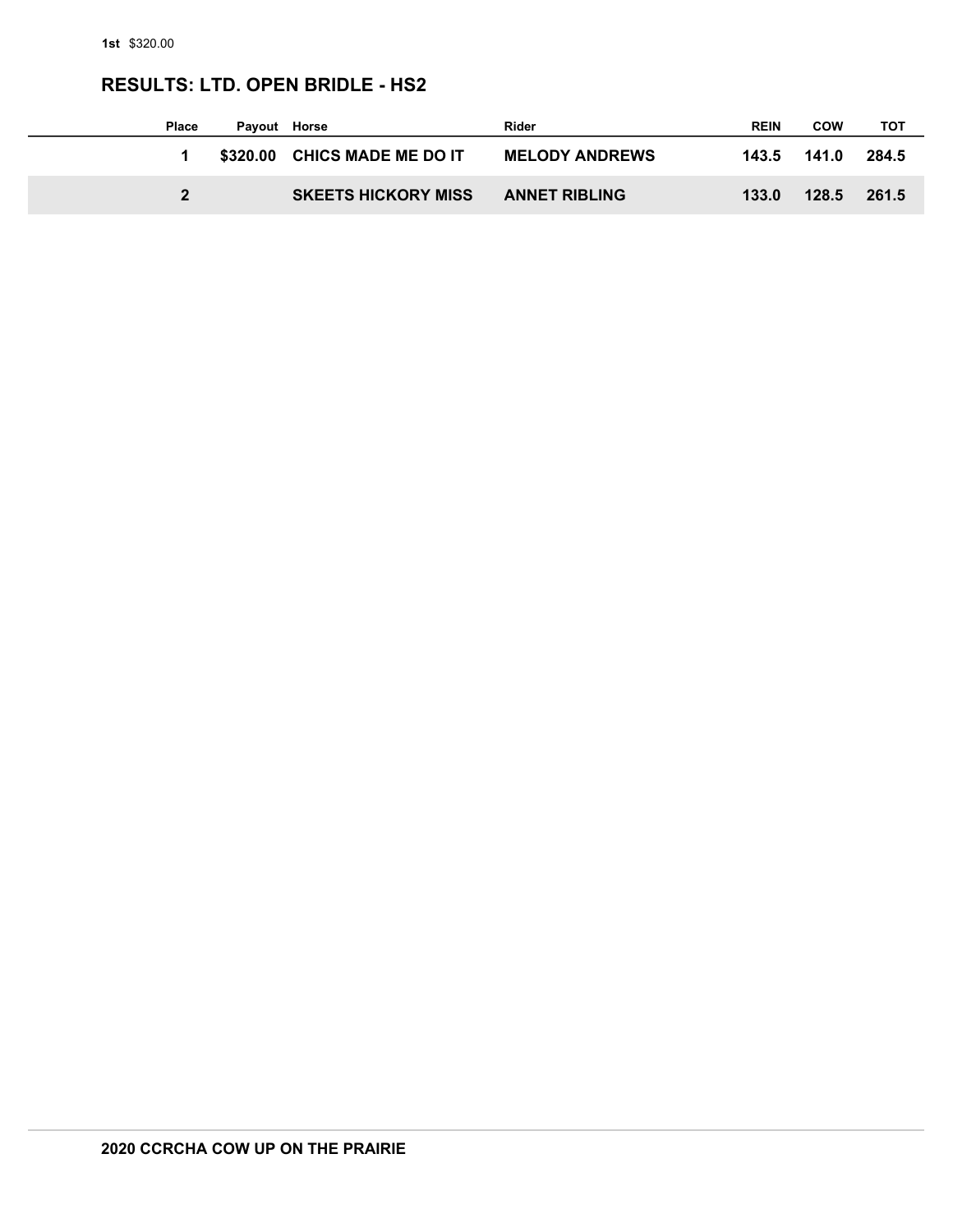#### **RESULTS: NON PRO BRIDLE - HS2**

| Place                   | Payout Horse |                             | Rider                      | <b>REIN</b> | <b>COW</b> | <b>TOT</b> |
|-------------------------|--------------|-----------------------------|----------------------------|-------------|------------|------------|
| 1                       | \$580.00     | <b>CR TUFFS MAGIC TONIC</b> | <b>DOUGLAS MCDANIEL</b>    | 147.0       | 148.0      | 295.0      |
| $\overline{2}$          | \$435.00     | <b>SMART LOOKIN NURSE</b>   | <b>BART HOLOWATH</b>       | 146.5       | 143.0      | 289.5      |
| 3                       | \$290.00     | <b>COASTING THE STARS</b>   | <b>FARRAH ROBERTS</b>      | 144.0       | 144.5      | 288.5      |
| $\overline{\mathbf{4}}$ | \$145.00     | <b>MATES IRISH HICKORY</b>  | <b>LORNE BODELL</b>        | 142.0       | 145.0      | 287.0      |
| 5                       |              | <b>RED HOT JADE</b>         | <b>TERRI HOLOWATH</b>      | 148.5       | 133.0      | 281.5      |
| $6\phantom{1}6$         |              | <b>SLR WON SMART WOLF</b>   | <b>KERI HUDSON-REYKDAL</b> | 140.0       | 140.5      | 280.5      |
| 7<br>т                  |              | <b>REYS STYLISH BELL</b>    | <b>SONYA DISTEFANO</b>     | 144.5       | 129.5      | 274.0      |
| $\overline{7}$<br>т     |              | <b>PURE LATIGO</b>          | <b>JONATHAN MORRISON</b>   | 137.5       | 136.5      | 274.0      |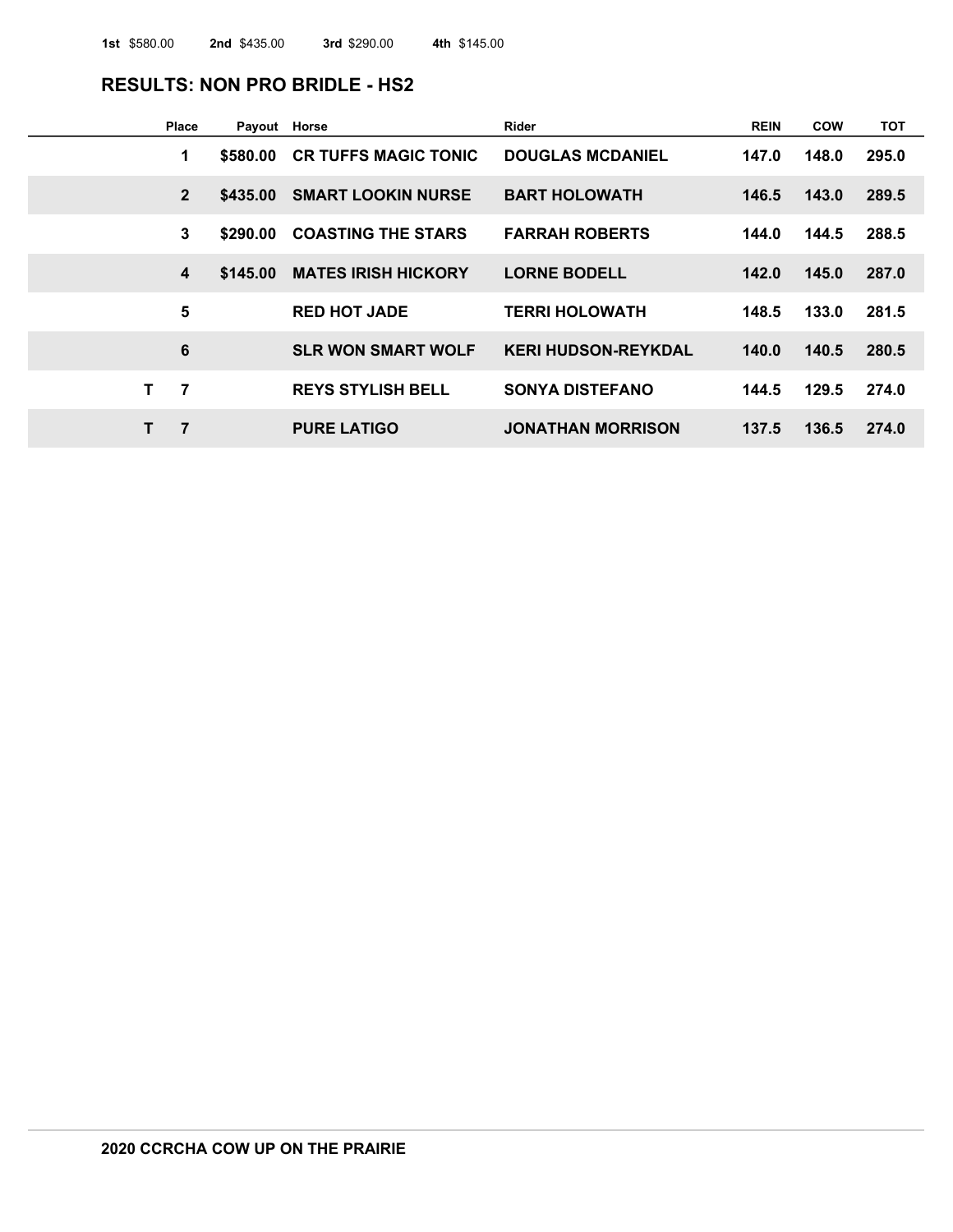## **RESULTS: NON PRO HACKAMORE - HS2**

| <b>Place</b> | Payout   | Horse                   | <b>Rider</b>         | <b>REIN</b> | <b>COW</b> | тот   |
|--------------|----------|-------------------------|----------------------|-------------|------------|-------|
|              | \$450.00 | <b>WANNA TALK MONEY</b> | <b>CLAYTON HINES</b> | 135.0       | 139.0      | 274.0 |
| $\mathbf{2}$ |          | <b>CHARM N BLUE</b>     | <b>JARED SHERMAN</b> | 0.0         | 137.0      | 137.0 |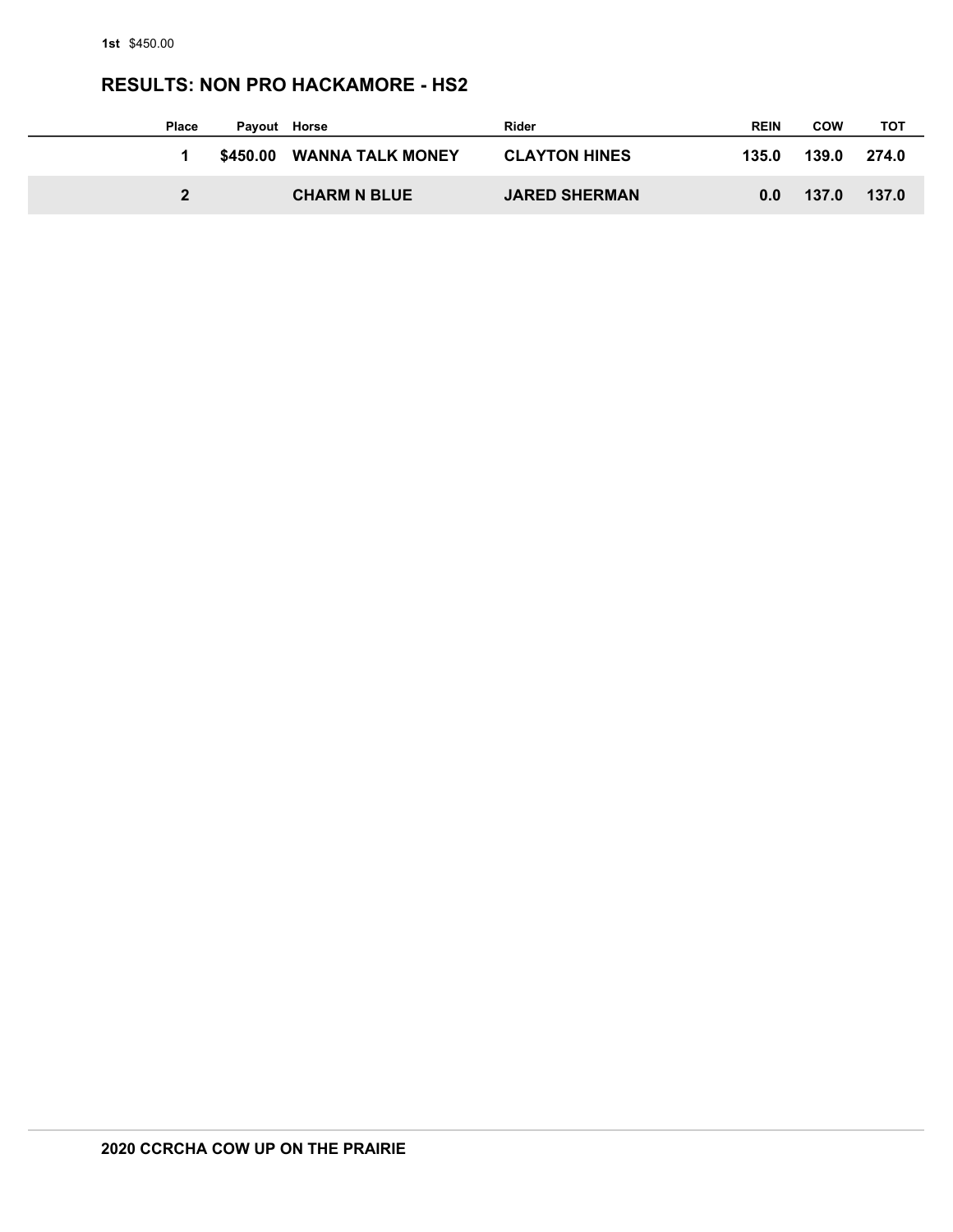#### **RESULTS: NON PRO LIMITED - HS2**

| Place          | Payout Horse |                                        | Rider                    | <b>REIN</b> | <b>COW</b> | <b>TOT</b> |
|----------------|--------------|----------------------------------------|--------------------------|-------------|------------|------------|
| 1              | \$640.00     | <b>WR HOTSHOT</b>                      | <b>KATIE WILSON</b>      | 147.0       | 145.0      | 292.0      |
| $\overline{2}$ |              | \$480.00 CR TUFF TORNADO               | <b>HEATHER MCFARLANE</b> | 140.5       | 144.0      | 284.5      |
| 3              | \$320.00     | UNOS BOOM BOOM CHEX JILL HARVIE        |                          | 140.0       | 142.0      | 282.0      |
| 4              | \$160.00     | <b>JUST ONE MOR TIME</b>               | <b>DEB SIMPSON</b>       | 138.5       | 142.0      | 280.5      |
| 5              |              | <b>CHOCOLATE WONT LENA COREY DAVIS</b> |                          | 142.0       | 138.0      | 280.0      |
| 6              |              | DEVIL IN THE DEEPBLU                   | <b>DEB SIMPSON</b>       | 138.0       | 138.5      | 276.5      |
| 7              |              | <b>LIGHTNING HITS TWICE</b>            | <b>MEGAN RUSNACK</b>     | 127.5       | 139.0      | 266.5      |
| 8              |              | <b>WHIZNCHICNSTARLIGHT</b>             | <b>BRIANA GOUCHER</b>    | 130.5       | 135.5      | 266.0      |
| 9              |              | <b>ONE STYLISH OAK</b>                 | <b>AMY BRATTEBO</b>      | 122.0       | 140.0      | 262.0      |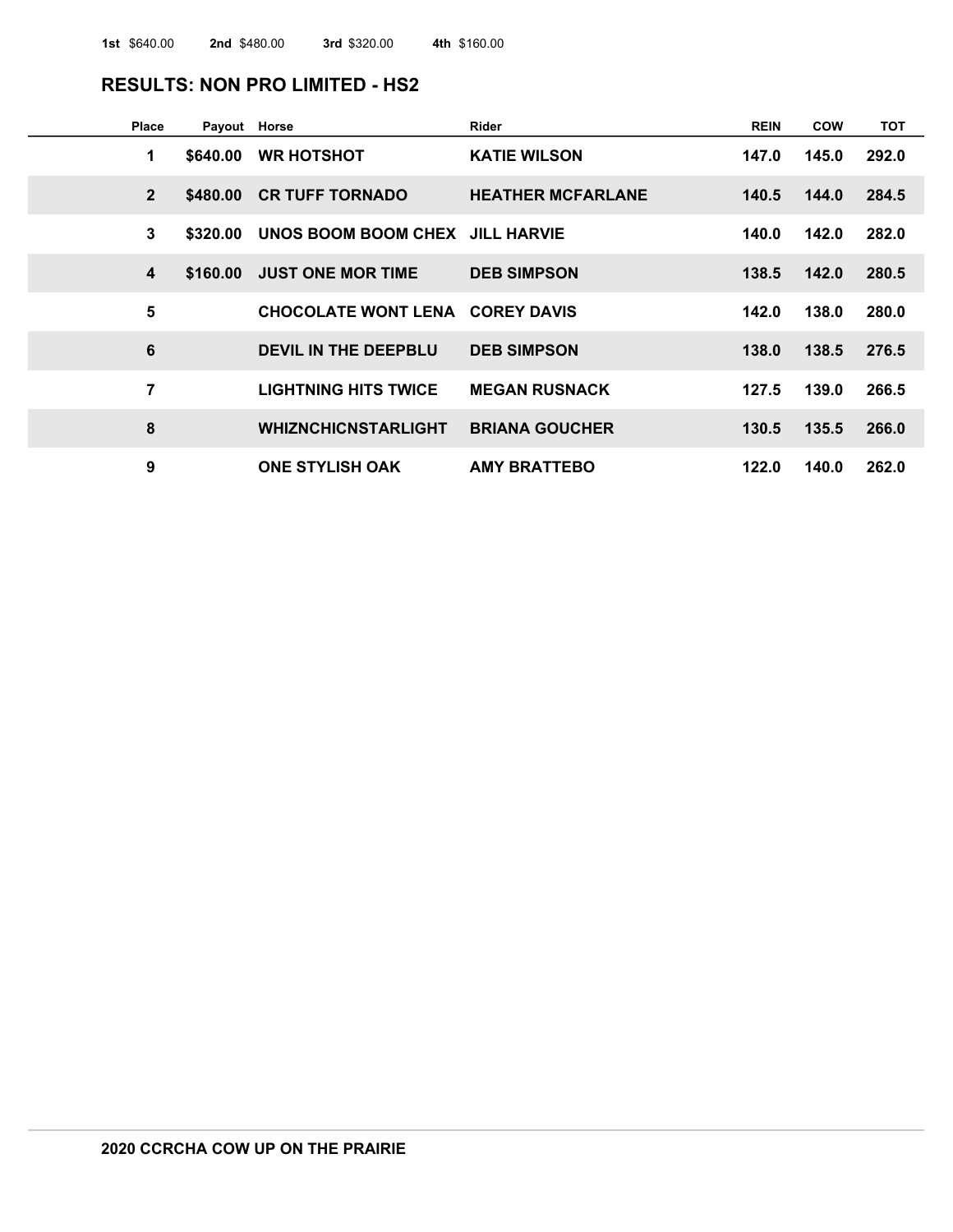## **RESULTS: NON PRO TWO REIN - HS2**

| <b>Place</b> | Payout Horse |                         | Rider                     | <b>REIN</b> | COW   | тот   |
|--------------|--------------|-------------------------|---------------------------|-------------|-------|-------|
|              |              | \$240.00 METALLIC DUALS | <b>NICOLE MYER</b>        | 145.0       | 144.5 | 289.5 |
|              |              | \$160.00 A MORE REY     | <b>SUZON SCHAAL</b>       | 145.0       | 141.5 | 286.5 |
|              |              | <b>TRU GOLD CASH</b>    | <b>RAE-LYNN ARMSTRONG</b> | 134.0       | 125.5 | 259.5 |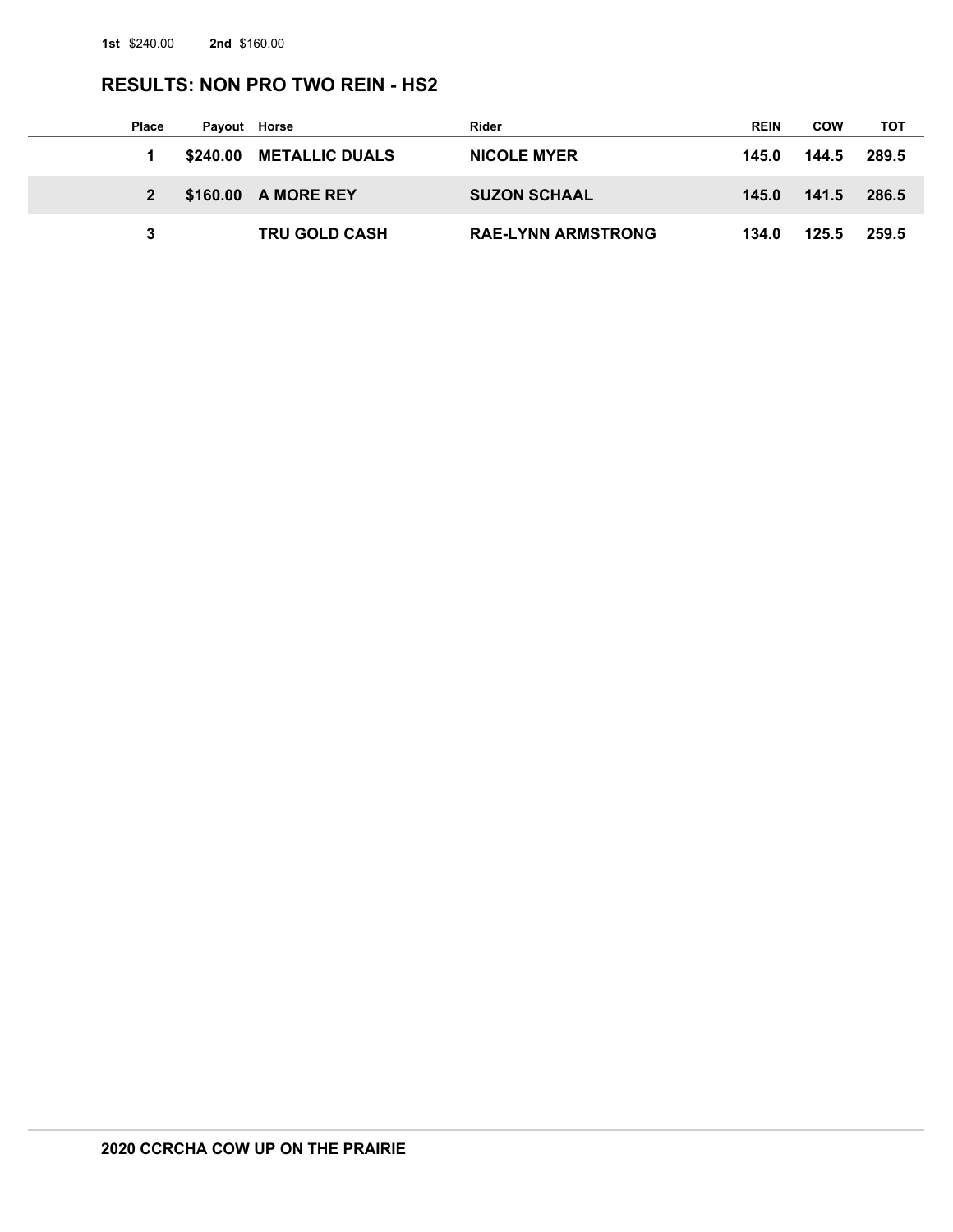#### **RESULTS: NOVICE NP BRIDLE - HS2**

| <b>Place</b>            | Payout Horse |                             | Rider                      | <b>REIN</b> | <b>COW</b> | <b>TOT</b> |
|-------------------------|--------------|-----------------------------|----------------------------|-------------|------------|------------|
| 1                       | \$480.00     | <b>CR TUFFS MAGIC TONIC</b> | <b>DOUGLAS MCDANIEL</b>    | 147.0       | 148.0      | 295.0      |
| $\mathbf{2}$            | \$400.00     | <b>FLETCH UR MUSCLE</b>     | <b>FRED WEIN</b>           | 139.5       | 144.0      | 283.5      |
| $\overline{3}$          | \$320.00     | <b>JACS LIL BARBIE LENA</b> | <b>SARA KALKE</b>          | 142.0       | 140.5      | 282.5      |
| $\overline{\mathbf{4}}$ | \$240.00     | <b>IMA BOOTSCOOTIN LENA</b> | <b>KAYLEIGH ALBRECHT</b>   | 140.0       | 140.5      | 280.5      |
| 5                       | \$160.00     | <b>WHIZ N BOOGIE</b>        | <b>ROBYN MORRISON</b>      | 138.0       | 142.0      | 280.0      |
| 6                       |              | <b>TNP CAT FACTOR</b>       | <b>NATHAN NEWMAN</b>       | 138.0       | 140.0      | 278.0      |
| $\overline{7}$          |              | <b>PURE LATIGO</b>          | <b>JONATHAN MORRISON</b>   | 137.5       | 136.5      | 274.0      |
| 8<br>$\mathsf{T}$       |              | <b>ALL REDDY A PEPTO</b>    | <b>KIM LAFRENIERE</b>      | 136.5       | 134.5      | 271.0      |
| $\mathbf{T}$<br>8       |              | <b>BUZZ N BOONLIGHT</b>     | <b>WENDY DWERNYCHUK</b>    | 140.0       | 131.0      | 271.0      |
| 10                      |              | <b>HICKORY DICK CHEX</b>    | <b>MICHELLE WOOLDRIDGE</b> | 142.0       | 123.5      | 265.5      |
| 11                      |              | <b>HEZA SMART SON</b>       | <b>NATALIE BENJAMIN</b>    | 142.0       | 120.0      | 262.0      |
| 12                      |              | <b>TEXT HIM</b>             | <b>BRENDA EISBRENNER</b>   | 137.5       | 124.0      | 261.5      |
| 13                      |              | <b>PICA BOMMERNIC</b>       | <b>CATHY SPENCER</b>       | 125.5       | 124.0      | 249.5      |
| 14                      |              | <b>JOHNNY CASH FLO</b>      | <b>JO-ANN MILLER</b>       | 143.0       | 0.0        | 143.0      |
| 15                      |              | <b>CHICKEN TIME</b>         | <b>MADELYN GOSSELIN</b>    | 137.5       | 0.0        | 137.5      |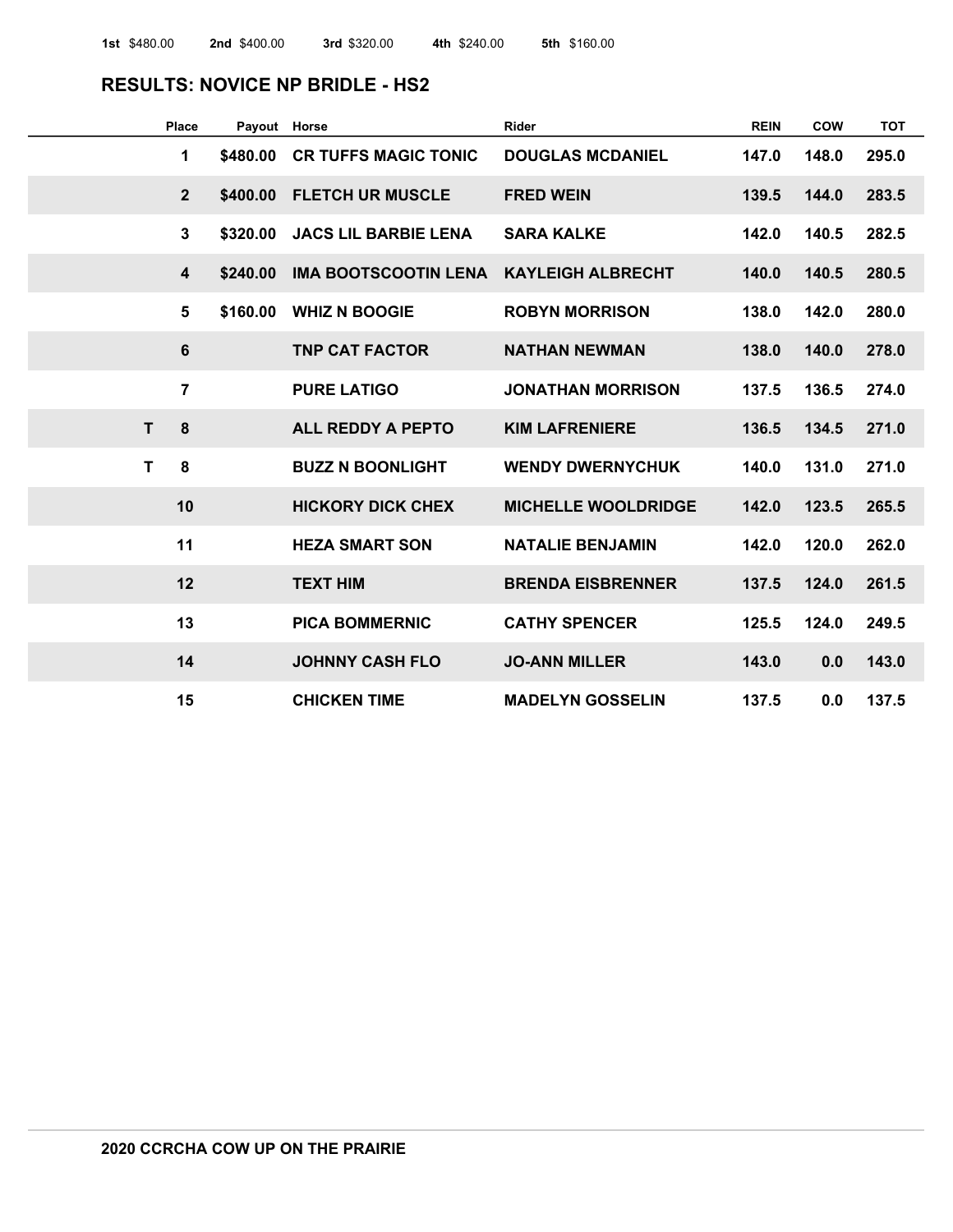# **RESULTS: OPEN BRIDLE - HS2**

| <b>Place</b> | Payout Horse |                          | Rider               | <b>REIN</b> | <b>COW</b> | тот   |
|--------------|--------------|--------------------------|---------------------|-------------|------------|-------|
|              |              | \$420.00 CATS PICASSO    | <b>JOHN SWALES</b>  | 146.5       | 150.0      | 296.5 |
|              |              | \$280.00 LETS GO HIGHER  | <b>CLINT SWALES</b> | 146.0       | 147.5      | 293.5 |
|              |              | <b>GLOW A SMOOTH CAT</b> | <b>CLINT SWALES</b> | 0.0         | 0.0        | 0.0   |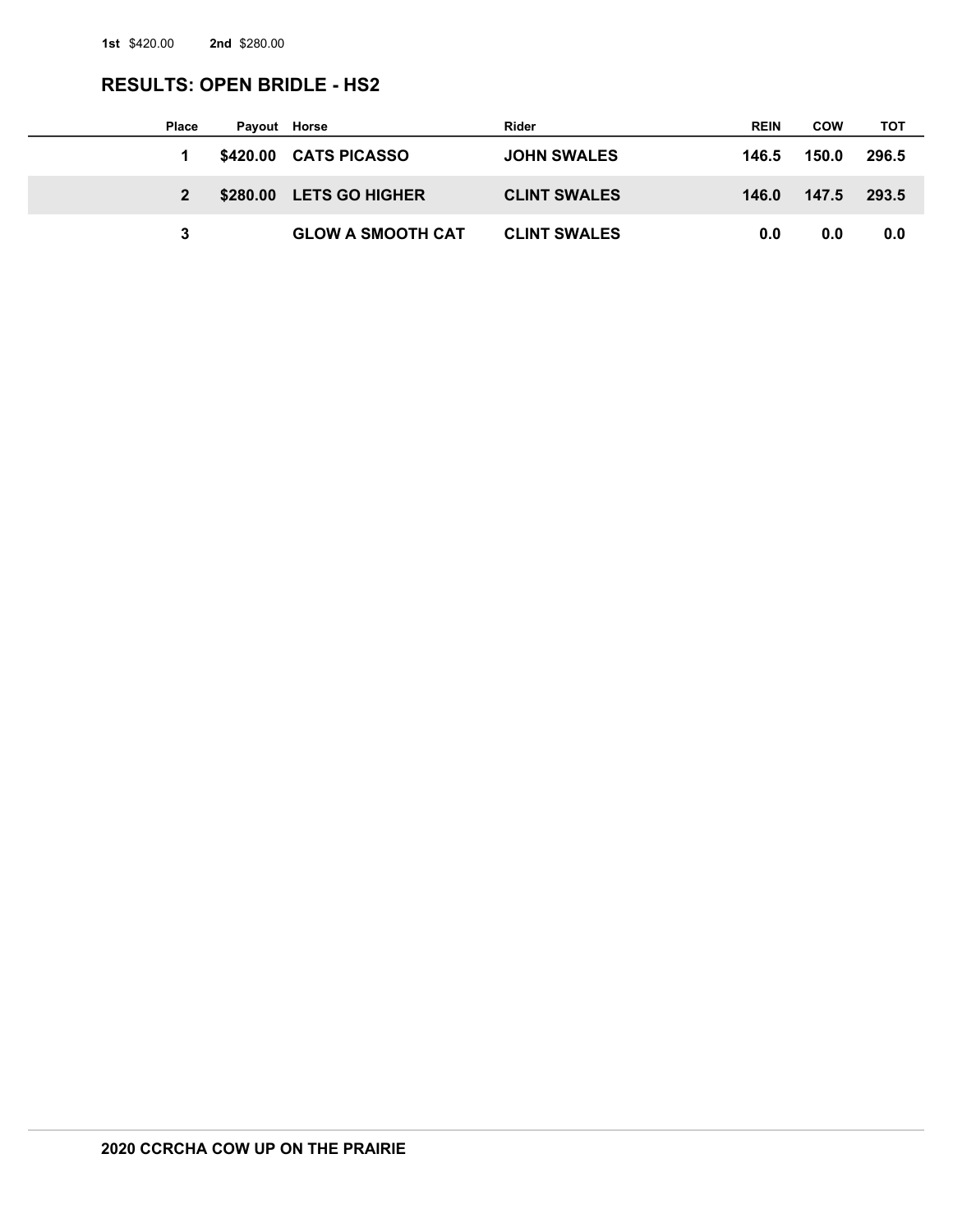#### **RESULTS: OPEN HACKAMORE - HS2**

| <b>Place</b>   | Payout Horse |                                  | <b>Rider</b>         | <b>REIN</b> | <b>COW</b> | тот   |
|----------------|--------------|----------------------------------|----------------------|-------------|------------|-------|
| 1              | \$575.00     | <b>NORTHERN METALLIC</b>         | <b>JOHN SWALES</b>   | 144.5       | 148.0      | 292.5 |
| $\overline{2}$ | \$345.00     | SUGARHOWYOUGETSOFL CAYLEY WILSON |                      | 144.5       | 144.0      | 288.5 |
| 3              | \$230.00     | <b>DFN SPOOKY CAT</b>            | <b>TYLER DARROCH</b> | 141.0       | 144.5      | 285.5 |
| 4              |              | <b>ONE TIME UP NORTH</b>         | <b>CHET MARTIN</b>   | 143.0       | 140.0      | 283.0 |
| 5              |              | <b>BET SHES A ROYAL CAT</b>      | <b>CHET MARTIN</b>   | 142.0       | 132.5      | 274.5 |
| 6              |              | <b>SHESA SMART SPARK</b>         | <b>CLAYTON AGAR</b>  | 0.0         | 126.0      | 126.0 |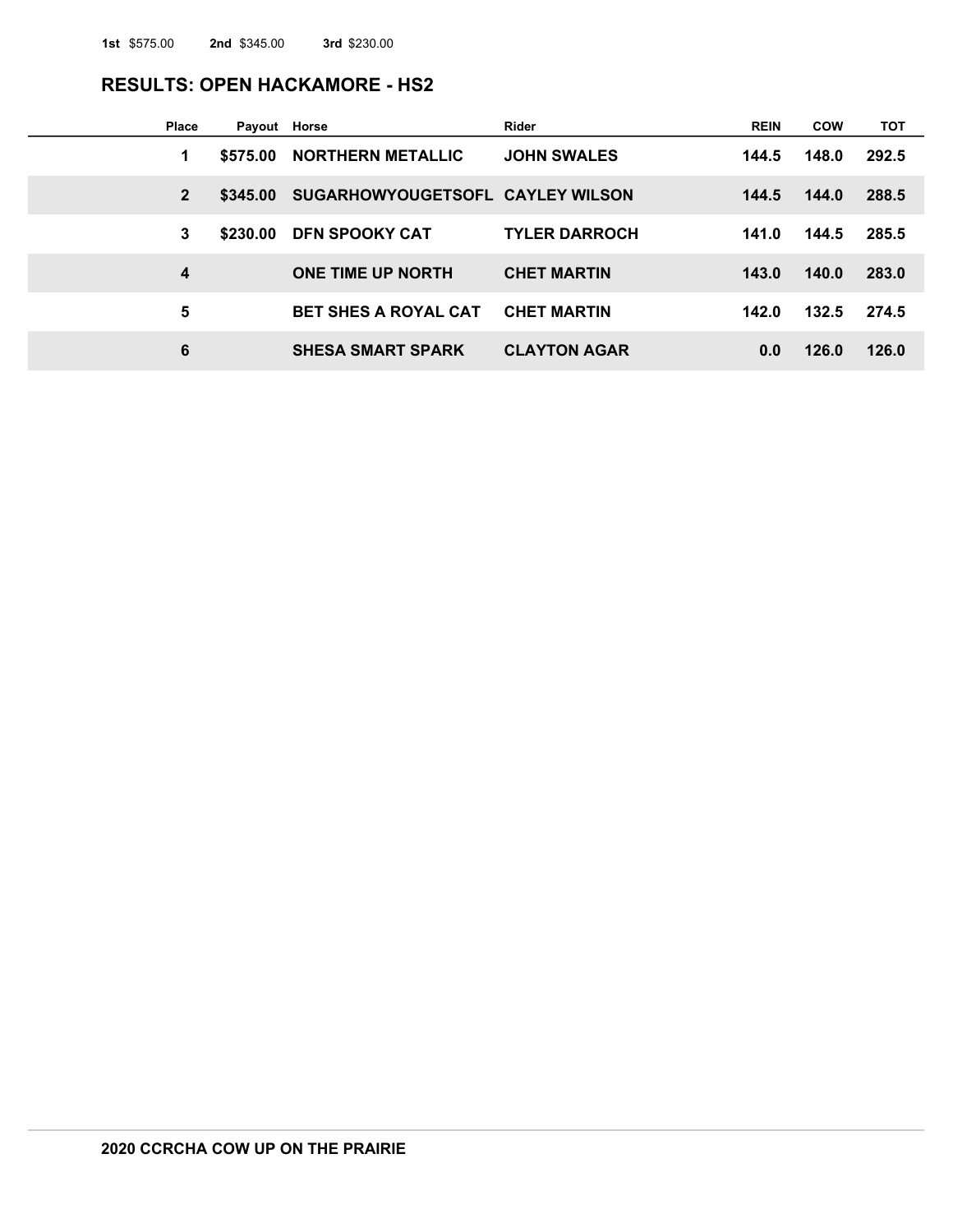### **RESULTS: OPEN TWO REIN - HS2**

| Place | Payout Horse |                       | <b>Rider</b>         | <b>REIN</b> | COW   | тот   |
|-------|--------------|-----------------------|----------------------|-------------|-------|-------|
|       | \$300.00     | <b>LHR REY C TIME</b> | <b>CAYLEY WILSON</b> | 143.5       | 139.0 | 282.5 |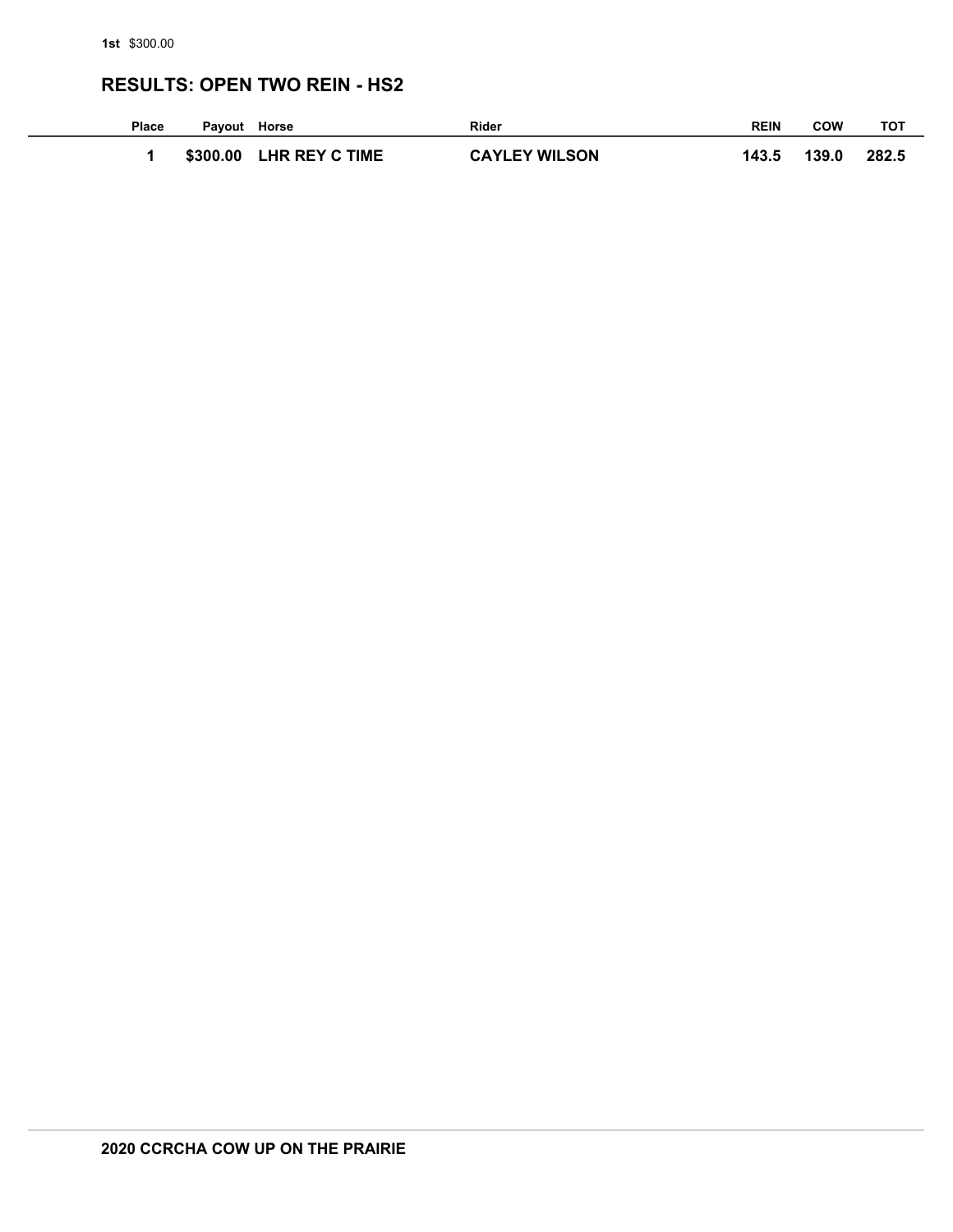### **RESULTS: RANCH HAND BOX - HS2**

| <b>Place</b>   | Payout | Horse                    | Rider                | <b>REIN</b> | <b>COW</b> | <b>TOT</b> |
|----------------|--------|--------------------------|----------------------|-------------|------------|------------|
| 1              | \$0.00 | <b>VUDOO</b>             | <b>GORD ROBINSON</b> | 143.0       | 129.5      | 272.5      |
| $\overline{2}$ | \$0.00 | <b>ONCE UPON A TIME</b>  | <b>KYZA TAYLOR</b>   | 139.5       | 130.0      | 269.5      |
| 3              | \$0.00 | A SHORTYS LITTLE PEP     | <b>TINLEY HARVIE</b> | 129.5       | 132.0      | 261.5      |
| 4              | \$0.00 | <b>TUF LIL HOLLYWOOD</b> | <b>BRAD DOVELL</b>   | 126.5       | 131.5      | 258.0      |
| 5              |        | <b>CACTUS</b>            | <b>ALLY CYR</b>      | 122.5       | 133.5      | 256.0      |
| 6              |        | <b>CHROME</b>            | <b>ROB WEDEL</b>     | 0.0         | 135.5      | 135.5      |
| 7              |        | <b>MM CURLY ABEL</b>     | <b>JAIME LUTZ</b>    | 0.0         | 128.0      | 128.0      |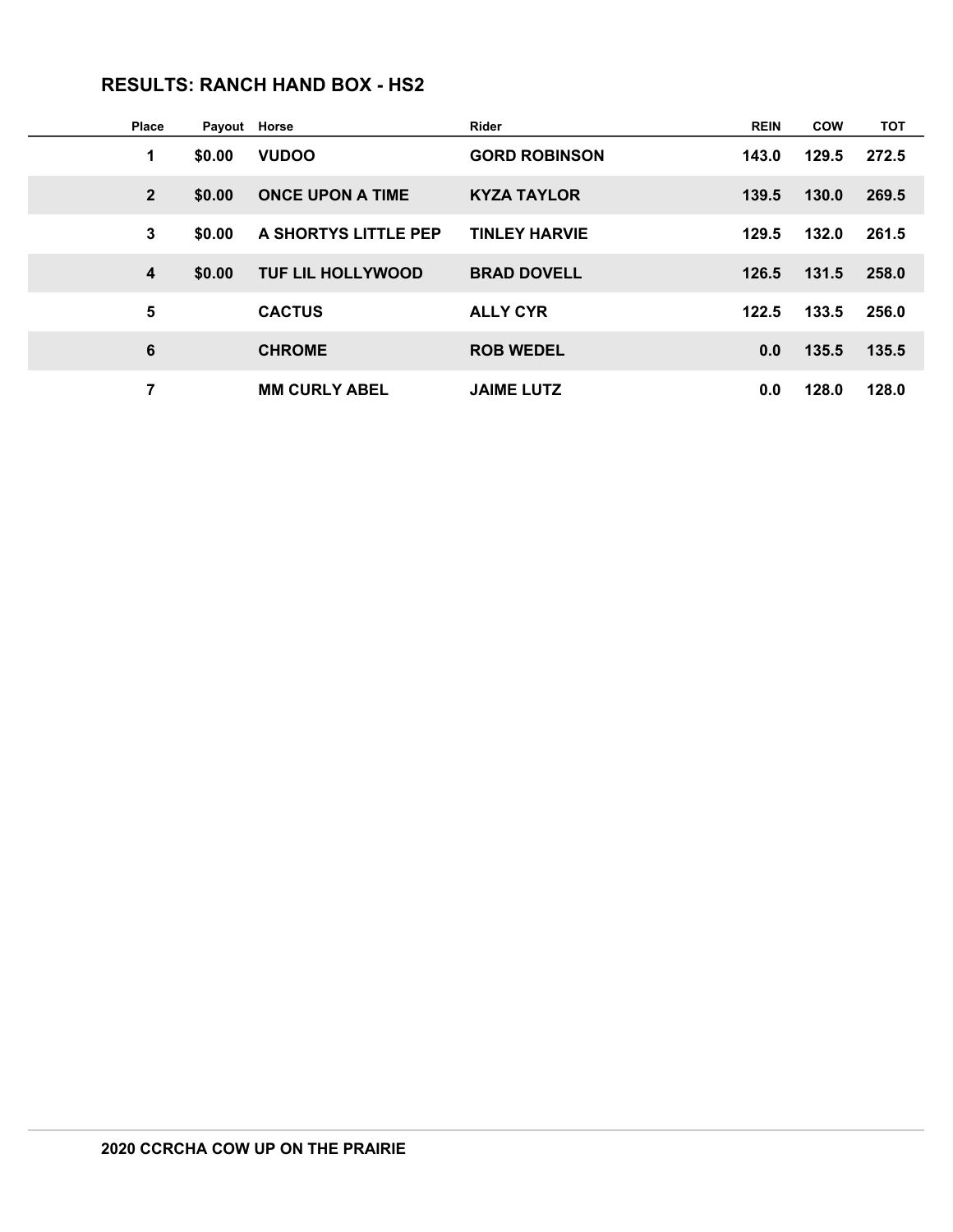## **RESULTS: RANCH HAND FENCE - HS2**

| Place | Pavout | Horse                    | <b>Rider</b>         | <b>COW</b> | тот   |
|-------|--------|--------------------------|----------------------|------------|-------|
|       | \$0.00 | <b>SILVER MEGA BUCKS</b> | <b>LESLEY BADURA</b> | 121.0      | 121.0 |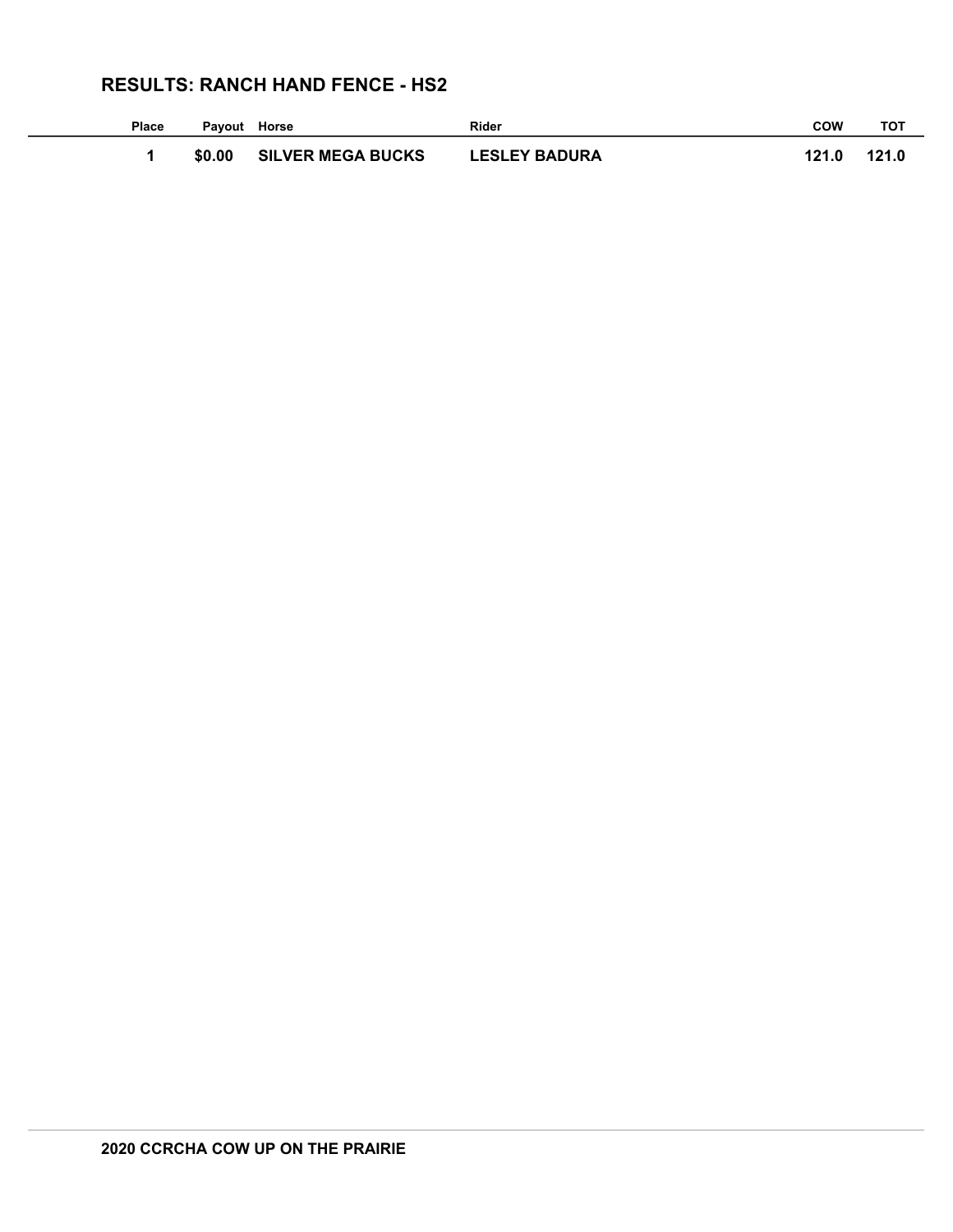## **RESULTS: YOUTH FENCE - HS2**

|    | <b>Place</b>   | Payout Horse |                  | Rider                  | <b>REIN</b> | <b>COW</b> | тот   |
|----|----------------|--------------|------------------|------------------------|-------------|------------|-------|
|    |                | \$240.00     | YOR NOON CHICLET | <b>SARA LAFRENIERE</b> | 140.5       | 136.5      | 277.0 |
| T. | $\mathbf{2}$   | \$80.00      | YOR DRY NOON     | <b>RYAN GREY</b>       | 136.5       | 138.5      | 275.0 |
| T. | $\overline{2}$ | \$80.00      | <b>CD SHINER</b> | <b>TYREE SWALES</b>    | 145.0       | 130.0      | 275.0 |
|    | 4              |              | <b>CHEX FX</b>   | <b>KAYCEE SCOBEY</b>   | 128.0       | 126.5      | 254.5 |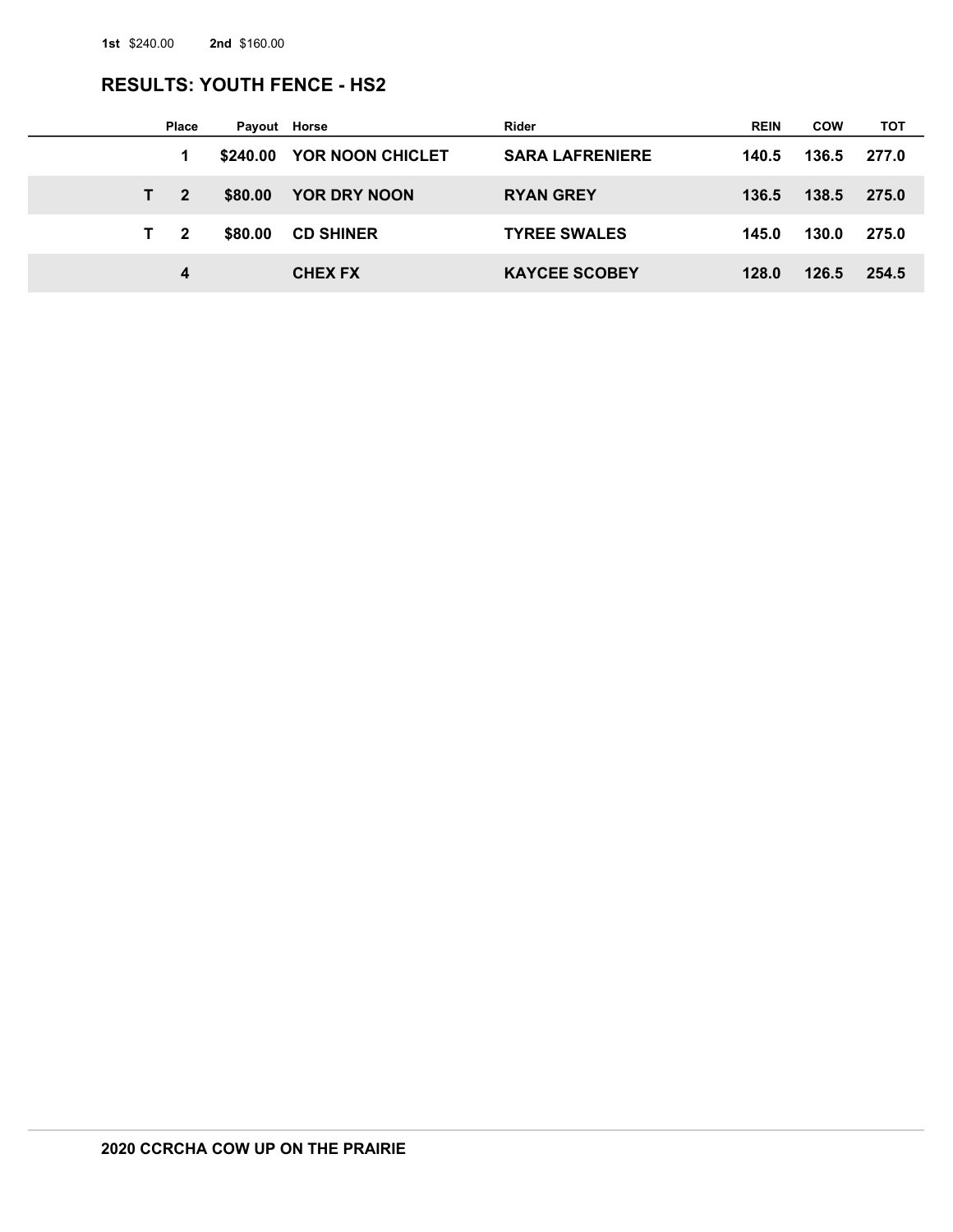## **RESULTS: YOUTH LIMITED - HS2**

| <b>Place</b> | Payout Horse |                             | Rider                  | <b>REIN</b> | COW   | тот   |
|--------------|--------------|-----------------------------|------------------------|-------------|-------|-------|
|              |              | \$195.00 COASTING THE STARS | <b>WAYLON MCARTHUR</b> | 143.0       | 141.0 | 284.0 |
|              |              | \$130.00 CHICKEN TIME       | <b>ISABEL GOSSELIN</b> | 142.0       | 138.5 | 280.5 |
|              |              | <b>GALLO DEL NORTE</b>      | <b>AMANDA SINNETT</b>  | 127.5       | 122.5 | 250.0 |